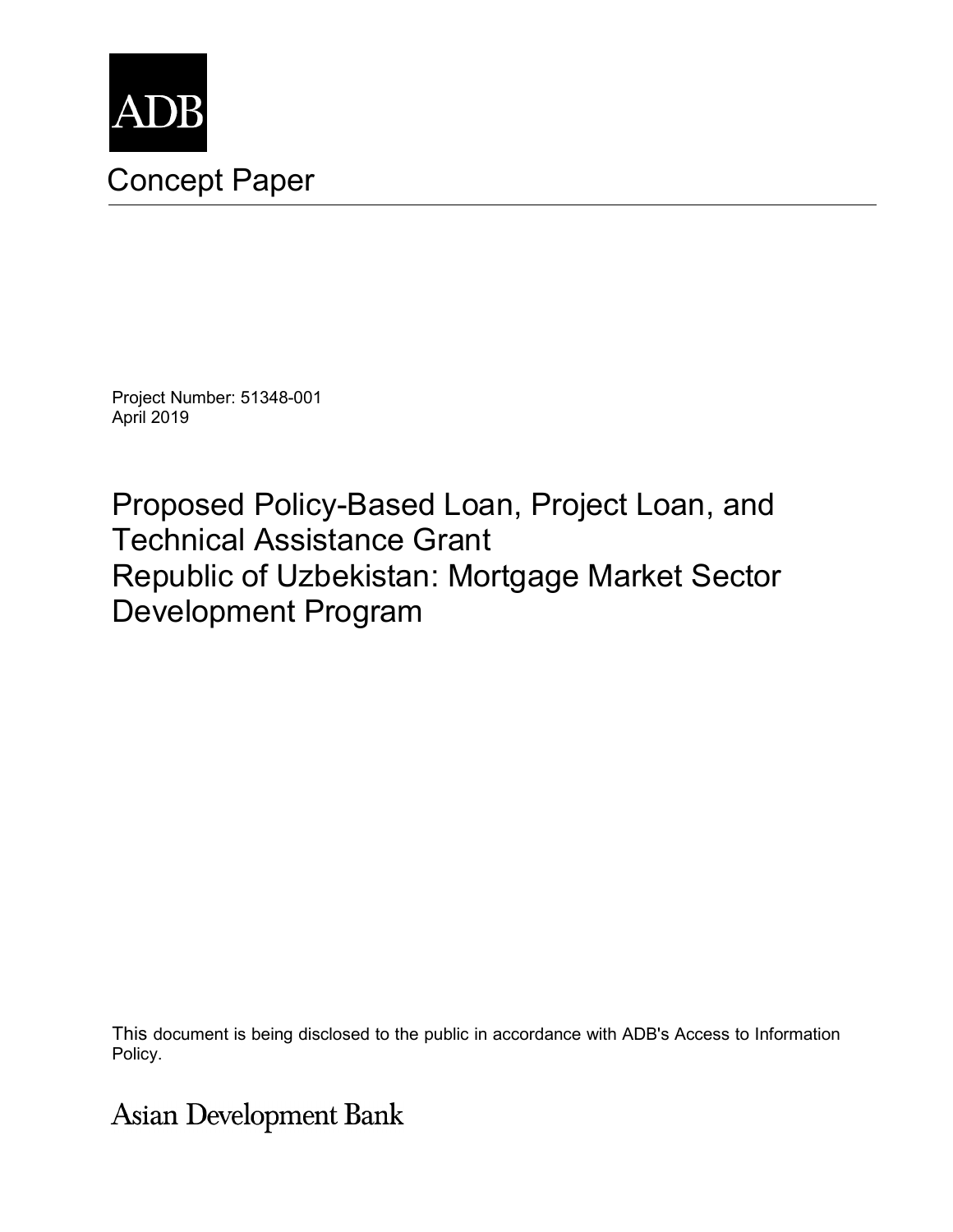#### **CURRENCY EQUIVALENTS**

(as of 18 March 2019)

| Currency unit  | $\overline{\phantom{0}}$ | <b>SUM</b>  |
|----------------|--------------------------|-------------|
| <b>SUM1.00</b> | $=$                      | \$0.0001169 |
| \$1.00         | $=$                      | SUM8,553.33 |

#### **ABBREVIATIONS**

| ADB<br>m <sup>2</sup><br>PBL<br><b>SDP</b><br>ТA | Asian Development Bank<br>square meter<br>policy-based loan<br>sector development program<br>technical assistance |
|--------------------------------------------------|-------------------------------------------------------------------------------------------------------------------|
| <b>UMRC</b>                                      | Uzbekistan Mortgage Refinancing Company                                                                           |

#### **NOTE**

In this report, "\$" refers to United States dollars.

| <b>Vice President</b>   | <b>Shixin Chen, Operations 1</b>                                                                                    |  |  |
|-------------------------|---------------------------------------------------------------------------------------------------------------------|--|--|
| <b>Director General</b> | Werner E. Liepach, Central and West Asia Department (CWRD)                                                          |  |  |
| <b>Director</b>         | Tariq H. Niazi, Public Management, Financial Sector and Trade<br>Division, CWRD                                     |  |  |
| <b>Team leaders</b>     | Bobir Gafurov, Senior Private Sector Development Officer,                                                           |  |  |
|                         | Uzbekistan Resident Mission, CWRD                                                                                   |  |  |
|                         | Peter Marro, Principal Financial Sector Specialist, CWRD                                                            |  |  |
| <b>Team members</b>     | Marian Therese Bartolome, Senior Operations Assistant, CWRD<br>Catherine Debalucos, Associate Project Analyst, CWRD |  |  |
|                         | Joao Farinha Fernandes, Senior Financial Sector Economist,                                                          |  |  |
|                         | <b>CWRD</b>                                                                                                         |  |  |
|                         | Stephanie Kamal, Public Management Specialist, CWRD                                                                 |  |  |
|                         | Adrian Torres, Principal Financial Sector Specialist, CWRD                                                          |  |  |
| <b>Peer reviewer</b>    | Donald Lambert, Principal Private Sector Development Specialist,                                                    |  |  |
|                         | Southeast Asia Department                                                                                           |  |  |

In preparing any country program or strategy, financing any project, or by making any designation of or reference to a particular territory or geographic area in this document, the Asian Development Bank does not intend to make any judgments as to the legal or other status of any territory or area.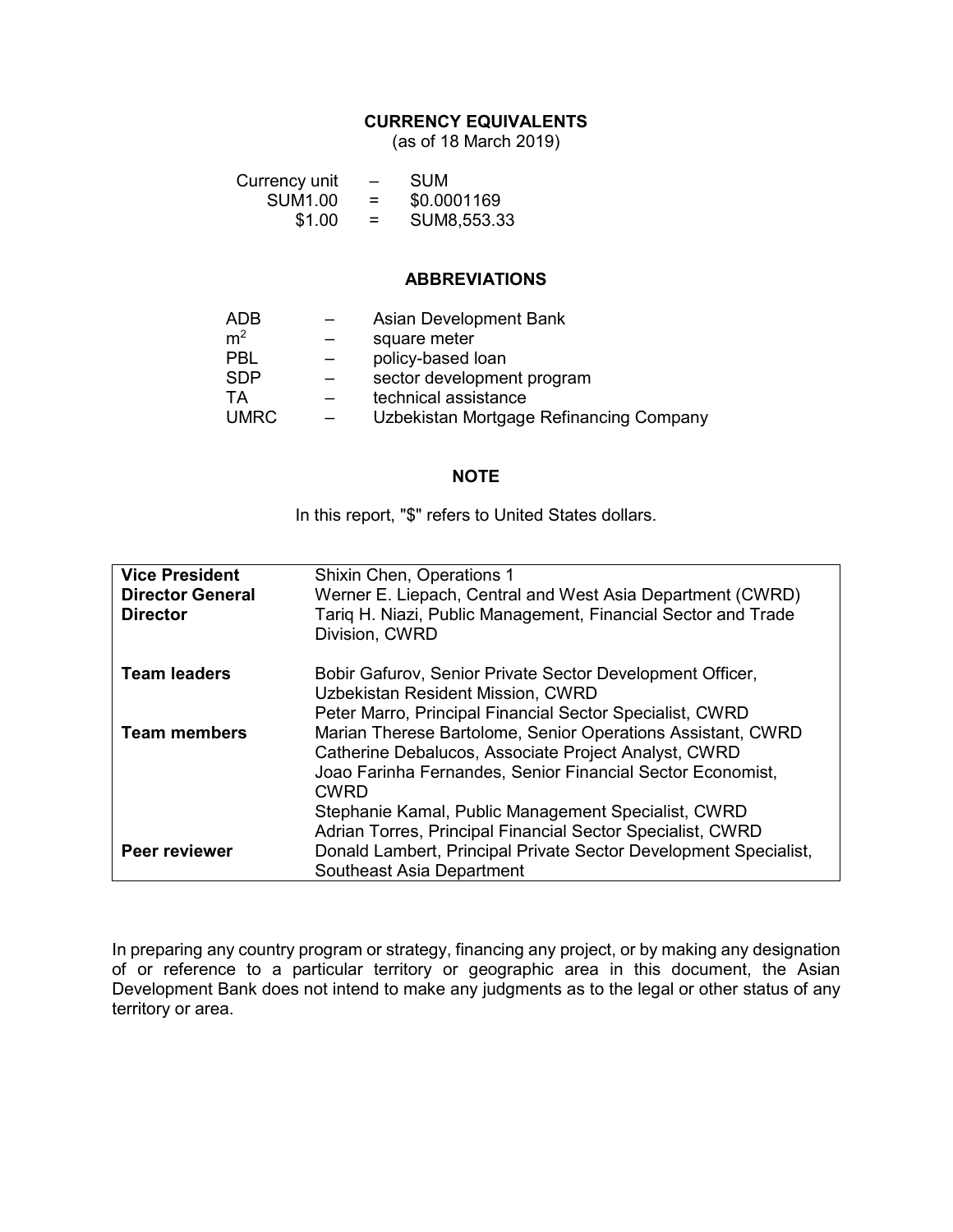## **CONTENTS**

PROGRAM AT A GLANCE

# **Page**

| I.   | THE PROPOSAL                                                                                                                                                                                                                           | 1                                  |  |
|------|----------------------------------------------------------------------------------------------------------------------------------------------------------------------------------------------------------------------------------------|------------------------------------|--|
| II.  | PROGRAM AND RATIONALE                                                                                                                                                                                                                  |                                    |  |
|      | <b>Background and Development Constraints</b><br>А.<br>Β.<br>Policy Reform and ADB's Value Addition<br>C.<br>Impacts of the Reform<br>D.<br>Development Financing Needs and Budget Support<br>Ε.<br><b>Implementation Arrangements</b> | 1<br>$\overline{c}$<br>3<br>3<br>4 |  |
| III. | <b>TECHNICAL ASSISTANCE</b>                                                                                                                                                                                                            | 4                                  |  |
| IV.  | DUE DILIGENCE REQUIRED                                                                                                                                                                                                                 | 5                                  |  |
| V.   | <b>PROCESSING PLAN</b>                                                                                                                                                                                                                 |                                    |  |
|      | <b>Risk Categorization</b><br>А.<br>В.<br><b>Resource Requirements</b><br>$C_{\cdot}$<br><b>Processing Schedule</b>                                                                                                                    | 5<br>5<br>5                        |  |
| VI.  | <b>KEY ISSUES</b>                                                                                                                                                                                                                      | 5                                  |  |
|      | <b>APPENDIXES</b>                                                                                                                                                                                                                      |                                    |  |
| 1.   | Design and Monitoring Framework                                                                                                                                                                                                        |                                    |  |
| 2.   | <b>Problem Tree</b>                                                                                                                                                                                                                    |                                    |  |
| 3.   | <b>List of Linked Documents</b>                                                                                                                                                                                                        |                                    |  |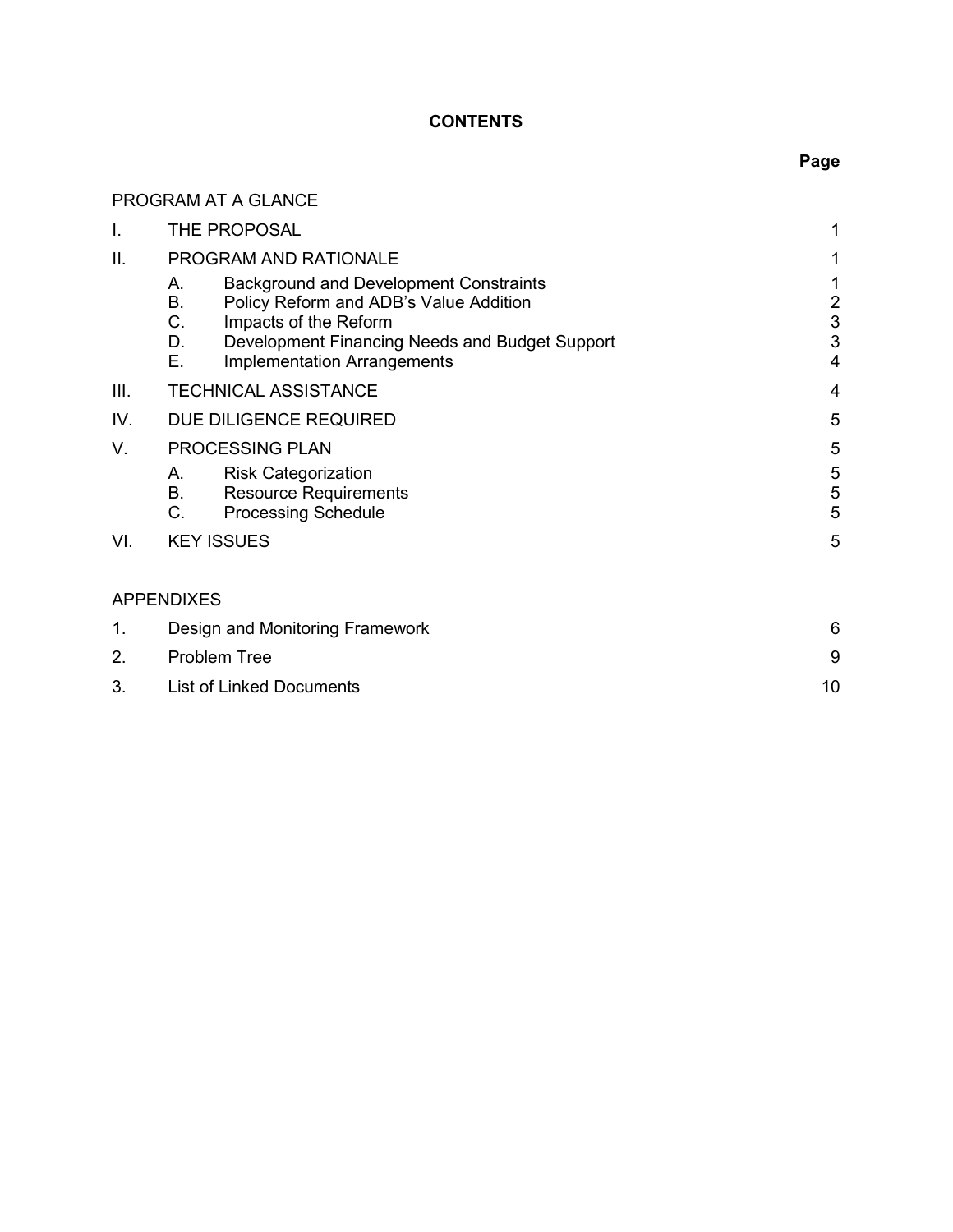**Project Classification Information Status**: Complete

## **PROGRAM AT A GLANCE**

|                                                                                          | 1. Basic Data                                                                                                                             |                                                                                                                                                                                                                                                                                                  |                                         |                     | Project Number: 51348-001         |
|------------------------------------------------------------------------------------------|-------------------------------------------------------------------------------------------------------------------------------------------|--------------------------------------------------------------------------------------------------------------------------------------------------------------------------------------------------------------------------------------------------------------------------------------------------|-----------------------------------------|---------------------|-----------------------------------|
|                                                                                          | <b>Project Name</b>                                                                                                                       | Mortgage Market Sector<br>Development Program                                                                                                                                                                                                                                                    | <b>Department/Division</b>              |                     | <b>CWRD/CWPF</b>                  |
|                                                                                          | Country<br><b>Borrower</b>                                                                                                                | Uzbekistan<br>Government of Uzbekistan                                                                                                                                                                                                                                                           | <b>Executing Agency</b>                 |                     | Ministry of Finance               |
|                                                                                          | 2. Sector                                                                                                                                 | Subsector(s)                                                                                                                                                                                                                                                                                     |                                         |                     | <b>ADB Financing (\$ million)</b> |
|                                                                                          | <b>Finance</b>                                                                                                                            | Housing finance                                                                                                                                                                                                                                                                                  |                                         |                     | 200.00                            |
|                                                                                          |                                                                                                                                           |                                                                                                                                                                                                                                                                                                  |                                         | <b>Total</b>        | 200.00                            |
|                                                                                          | 3. Strategic Agenda                                                                                                                       | <b>Subcomponents</b>                                                                                                                                                                                                                                                                             | Climate Change Information <sup>1</sup> |                     |                                   |
|                                                                                          | Inclusive economic<br>growth (IEG)                                                                                                        | Pillar 2: Access to economic<br>opportunities, including jobs, made<br>more inclusive                                                                                                                                                                                                            | Climate Change impact on the Project    |                     | Low                               |
|                                                                                          | Regional integration<br>(RCI)                                                                                                             | Pillar 3: Money and finance                                                                                                                                                                                                                                                                      |                                         |                     |                                   |
|                                                                                          | 4. Drivers of Change                                                                                                                      | <b>Components</b>                                                                                                                                                                                                                                                                                | <b>Gender Equity and Mainstreaming</b>  |                     |                                   |
|                                                                                          | Governance and capacity<br>development (GCD)<br>Knowledge solutions<br>(KNS)<br>Partnerships (PAR)<br>Private sector<br>development (PSD) | Institutional development<br>Institutional systems and political<br>economy<br>Public financial governance<br>Pilot-testing innovation and learning<br>Implementation<br><b>Private Sector</b><br>Conducive policy and institutional<br>environment<br>Promotion of private sector<br>investment | Some gender elements (SGE)              |                     | ℐ                                 |
|                                                                                          | 5. Poverty and SDG Targeting                                                                                                              |                                                                                                                                                                                                                                                                                                  | <b>Location Impact</b>                  |                     |                                   |
|                                                                                          | Geographic Targeting<br><b>Household Targeting</b><br>General Intervention on Poverty<br><b>SDG Targeting</b><br><b>SDG Goals</b>         | No<br>Yes<br>No<br>Yes<br>SDG1, SDG5, SDG10,<br>SDG11                                                                                                                                                                                                                                            | Nation-wide                             |                     | High                              |
|                                                                                          | 6. Risk Categorization:                                                                                                                   | Complex                                                                                                                                                                                                                                                                                          |                                         |                     |                                   |
|                                                                                          | 7. Safeguard Categorization                                                                                                               | Environment: FI-C Involuntary Resettlement: FI-C Indigenous Peoples: FI-C                                                                                                                                                                                                                        |                                         |                     |                                   |
|                                                                                          | 8. Financing                                                                                                                              |                                                                                                                                                                                                                                                                                                  |                                         |                     |                                   |
|                                                                                          | <b>Modality and Sources</b>                                                                                                               |                                                                                                                                                                                                                                                                                                  |                                         | Amount (\$ million) |                                   |
|                                                                                          | <b>ADB</b>                                                                                                                                |                                                                                                                                                                                                                                                                                                  |                                         |                     | 200.00                            |
| Sovereign Project (Regular Loan): Ordinary capital resources                             |                                                                                                                                           |                                                                                                                                                                                                                                                                                                  | 150.00                                  |                     |                                   |
| Sovereign Stand-Alone Policy-Based Lending (Regular Loan): Ordinary<br>capital resources |                                                                                                                                           |                                                                                                                                                                                                                                                                                                  |                                         | 50.00               |                                   |
|                                                                                          | Cofinancing                                                                                                                               |                                                                                                                                                                                                                                                                                                  |                                         |                     | 0.00                              |
|                                                                                          | None                                                                                                                                      |                                                                                                                                                                                                                                                                                                  |                                         |                     | 0.00                              |
|                                                                                          | Counterpart                                                                                                                               |                                                                                                                                                                                                                                                                                                  |                                         |                     | 0.00                              |
|                                                                                          | None                                                                                                                                      |                                                                                                                                                                                                                                                                                                  |                                         |                     | 0.00                              |
|                                                                                          | <b>Total</b>                                                                                                                              |                                                                                                                                                                                                                                                                                                  |                                         |                     | 200.00                            |
|                                                                                          | amount of \$800,000.                                                                                                                      | Note: An attached technical assistance will be financed on a grant basis by the Technical Assistance Special Fund (TASF-OTHERS) in the                                                                                                                                                           |                                         |                     |                                   |
|                                                                                          | <b>Currency of ADB Financing: USD</b>                                                                                                     |                                                                                                                                                                                                                                                                                                  |                                         |                     |                                   |
|                                                                                          |                                                                                                                                           |                                                                                                                                                                                                                                                                                                  |                                         |                     |                                   |

<sup>1</sup> The project reduces greenhouse gas emissions. However, it does not fall under the eligibility criteria for climate mitigation finance as defined by the joint multilateral development bank methodology on tracking climate finance, which notes that not all activities that reduce greenhouse gases in the short term are eligible to be counted towards climate mitigation finance. Accordingly, greenfield fossil fuel projects are excluded, and climate mitigation finance is considered zero.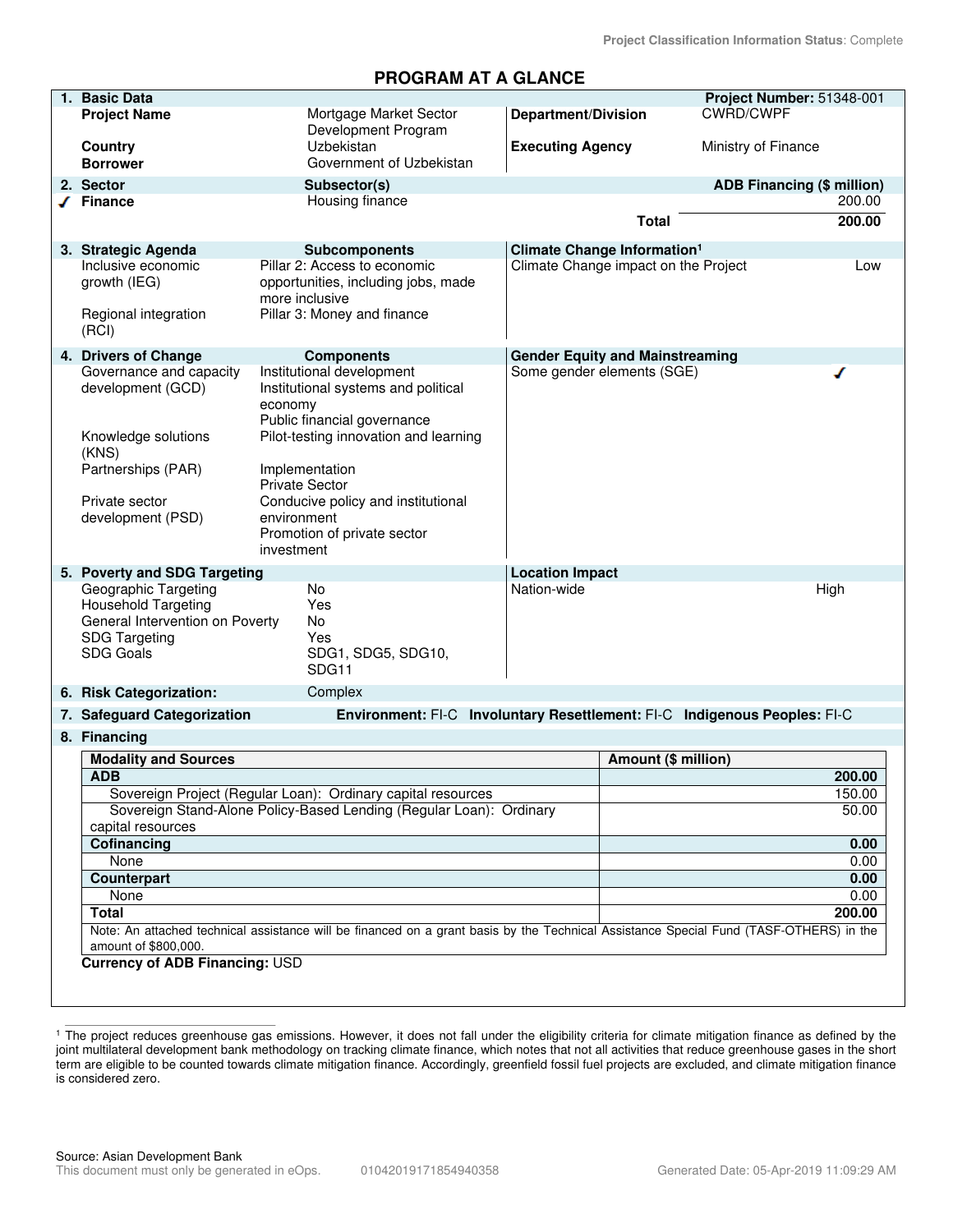1. The proposed Mortgage Market Sector Development Program aims to establish a new institutional infrastructure and financing mechanism to promote market-based mortgage finance in Uzbekistan and expand residential mortgage product availability to broader segments of the population. These measures will allow to provide long-term funding to banks, promote competition, and remove inefficient and market-distorting elements in the housing finance environment. The program will also support the Government of Uzbekistan in reforming some of the parameters of the existing government housing subsidy programs, so as to ensure the efficient use of public resources, strengthen fiscal sustainability, and improve the housing policy and subsidy framework.

2. The country operations business plan, 2019–2021 of the Asian Development Bank (ADB) for Uzbekistan reflects the program.<sup>1</sup> As part of the program preparation, ADB initiated smallscale knowledge technical assistance (TA) to conduct a comprehensive sector analysis identification of key constraints and necessary policy actions.<sup>2</sup> The proposed transaction TA attached to the program will help implement the program.

# **II. PROGRAM AND RATIONALE**

# **A. Background and Development Constraints**

3. **ADB's response to a specific government request**. In view of ADB's support to the country's rural housing segment, the Government of Uzbekistan requested ADB to support the development of market-based housing finance by mobilizing commercial residential mortgage finance from the banks. $^3$  Access to affordable and long-term mortgage finance is needed to meet the housing demand attributed to protracted population growth.<sup>4</sup>

4. **Strong government involvement in housing finance proven problematic.** While the government is seeking to tackle the key challenges on the supply side of the housing market, it needs to limit its allocation of budgetary resources to support multiple state-funded housing subsidy programs, given the growing pressure on the state budget and the enormous demand.<sup>5</sup> The government acknowledges that the current allocation of state resources and the provision of subsidized funding are inefficient, uncoordinated, lack focus, and crowd out the private sector. It also recognizes the need to gradually replace or phase out the state programs and move to market-based mortgage finance in the banking industry.

 $\overline{a}$ 1 The project is included in ADB. 2018. *Country Operations Business Plan: Uzbekistan, 2019-2021.* Manila.

<sup>2</sup> ADB. 2017. *Technical Assistance to the Republic of Uzbekistan for the Mortgage Market Development Program*. Manila.

<sup>3</sup> ADB. 2011. *Report and Recommendation of the President to the Board of Directors: Proposed Multitranche*  Financing Facility to the Republic of Uzbekistan for the Housing for Integrated Rural Development Investment *Program*. Manila; and ADB. 2017. *Report and Recommendation of the President to the Board of Directors: Proposed Results-Based Loan and Technical Assistance Grant to the Republic of Uzbekistan for the Affordable Rural Housing Program.* Manila.

 $4$  The housing stock in Uzbekistan increased by nearly 180 million square meters (m<sup>2</sup>), or about 1.2 million new dwellings, since 1999. Housing construction averaged 8.9 million  $m^2$  or 59,700 dwellings annually. Since the population of Uzbekistan is expected to increase by 6 million over the next 10 years (from the current 32 million), this will require an additional 100 million m<sup>2</sup> of housing per year, the equivalent of about 67,000 new dwellings annually. If the estimated current housing shortage of about 138 million  $m^2$  is added to this, a total of 150,000 house units will need to be built per year, which would require to double the existing output, and focus on urban areas to counter the increasing urbanization. United Nations Economic Commission for Europe. 2015. *Country Profiles on Housing and Land Management: Uzbekistan.* Geneva (p. 33).

 $^5$  By ADB's last count, Uzbekistan has at least eight different government housing subsidy programs, targeting for instance the rural and urban population, young families, teachers, military personnel, or public sector employees.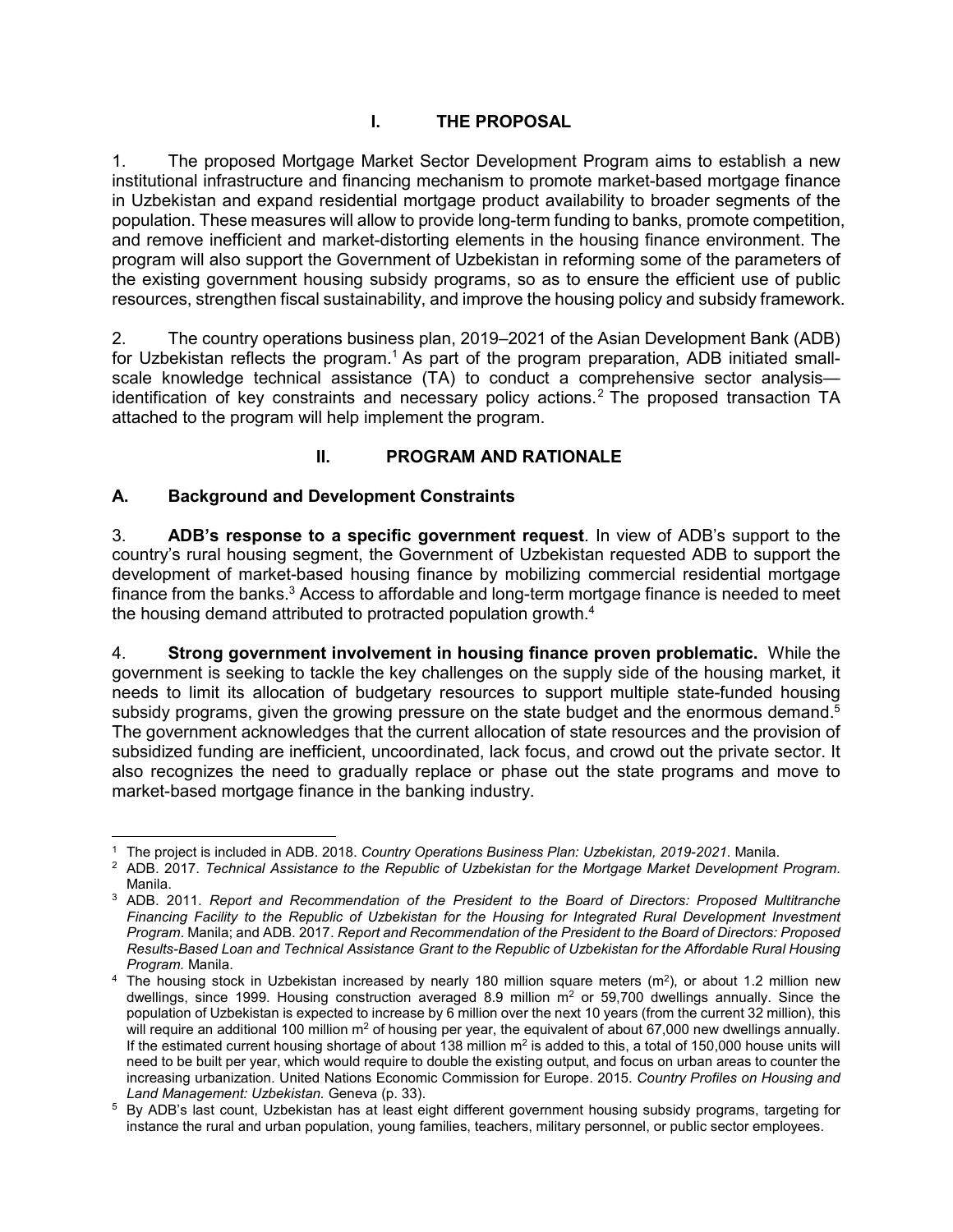5. **Low mortgage finance intermediation by banks**. The mortgage loan portfolio of Uzbek banks increased steadily during 2008–2016. In 2008, mortgage loans totaled SUM369 billion (6% of banks' total loan portfolio and 1% of gross domestic product). As of October 2018, the amount had grown to SUM12.8 trillion (equivalent to \$1.55 billion at the official exchange rate), but still only represented 8.2% of banks' total loan portfolio. These indicators are very modest compared with more mature markets—the percentage of mortgage loans to the total loan portfolio in banks in the United States and most European countries is about 50%. The ratio of mortgage loans to gross domestic product in selected countries of the Commonwealth of Independent States is about 4.3% (Russian Federation) and 12% (Georgia), while it is only 3.8% in Uzbekistan.<sup>6</sup>

6. **Limited internal capacity and no access to long-term funding.** Most commercial banks have limited experience and insufficient internal capacity to properly design, analyze, price, and service mortgage loans, and very limited access to long-term funding (beyond 1 year). This adds to the challenges for the banking industry, which struggles to provide commercially priced yet affordable mortgages. The capital market in the country is severely underdeveloped and illiquid: it has no bond market to mobilize long-tenor financing from institutional investors such as pension funds or insurance companies. New instruments such as long-term saving plans for households are also absent. Recent changes in the monetary policies of the Central Bank of Uzbekistan and a rise of the refinancing rate from 9% in 2016 to 14% in July 2017, and to 16% in September 2018 substantially increased the interest rate risk in the short term for banks and other market participants in earning a robust risk-adjusted return.<sup>7</sup>

7. **Need for a larger role by banks to meet market demand**. Since 2009, the government has pursued its strategy of supporting housing finance (both construction and mortgage lending) through a series of state housing programs delivered by public banks.<sup>8</sup> As a result, out of 19,466 mortgage loans provided in 2016, 87% by number and 77% by volume fell under the various state housing programs. This had the effect that the mortgage loan portfolio of public banks increased on average by 45%. Coupled with the global financial and economic crisis, this resulted in a drop of private banks' share in the total mortgage loan portfolio from 24% in 2008 to 3% as of the end of 2016.

8. **Fragmented framework of housing policies and subsidy schemes**. Although the government recognizes the importance of housing finance for economic and social development, Uzbekistan does not have a comprehensive, unified housing policy and subsidies framework. The present housing policy structure is dominated by various worthwhile but isolated and overlapping government programs that lack coordination. These programs were not always consistently designed and are not cost-effective in their targeting, resulting in inefficient use of the limited fiscal resources.<sup>9</sup>

# **B. Policy Reform and ADB's Value Addition**

9. The program aims to support a market-based mortgage finance industry, improve access to mortgage finance, and expand product availability to commercial banks and ultimately to all borrowers by (i) undertaking some of the most urgent housing policy, regulatory, and legal reforms; (ii) strengthening the institutional structure for an efficient housing policy and subsidy

 <sup>6</sup> Housing Finance Information Network. **www.hofinet.org.** 

 $^7\,$  On 5 September 2017, the official exchange rate was devalued by 92%. As a result of the new monetary policy and liberalization of the foreign currency exchange regime, higher market interest rates are expected in the near future.

 $8$  Public banks here are referred to as commercial banks with substantial government ownership and/or control.

<sup>&</sup>lt;sup>9</sup> According to ADB's calculations, the total subsidy costs to the government for the existing rural (150,000 houses) and proposed urban housing programs (50,000 houses) by 2040 amount to more than \$5.3 billion or \$26,400 per housing unit.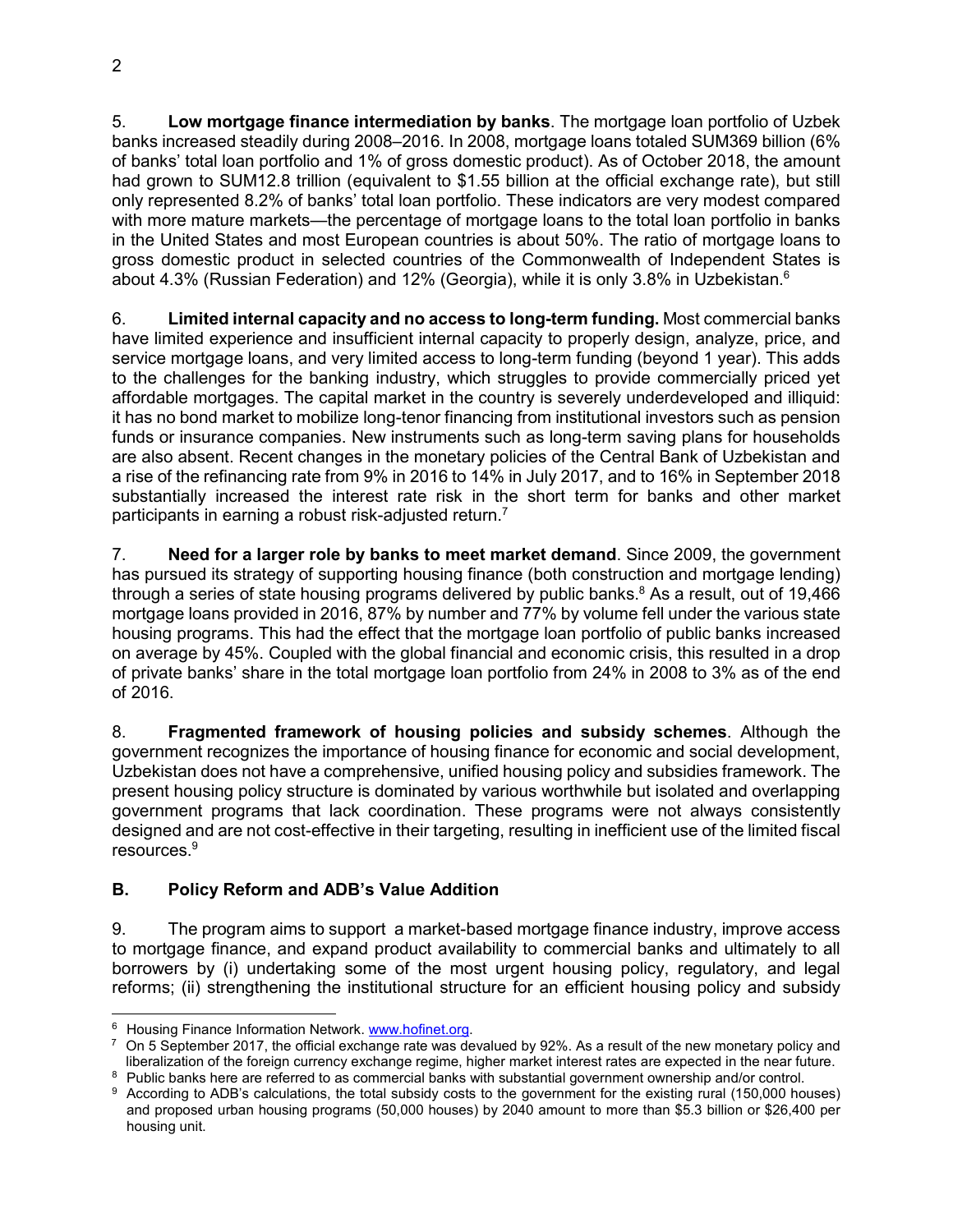framework; and (iii) making long-term fixed-interest local currency funds available through a sustainable mechanism and at reduced costs.<sup>10</sup> Given ADB's leading role in supporting the government's goal to develop the housing industry,<sup>11</sup> ADB is uniquely placed to advise the government on the program, which will build on the achievements of and lessons from the previous two ADB programs in support of rural housing (footnote 3). The design and monitoring framework (initial draft) is in Appendix 1.

10. **Consistency with ADB strategy and country strategy**. The program supports ADB's Strategy 2030, which aims to (i) overcome poverty and reduce inequalities, e.g., through quality job creation and support for small and medium-sized enterprises; and (ii) make cities more livable, e.g., by expanding inclusive financing sources for infrastructure. In addition, the ADB project encourages private sector development by mobilizing resources for development and supporting financial inclusion of the rural population in the mainstream economy.<sup>12</sup> The project is also consistent with ADB's draft country partnership strategy, 2019–2023 for Uzbekistan, which supports inclusive and sustainable economic growth through financial market development, access to finance, and domestic resource mobilization.

#### **C. Impacts of the Reform**

11. The overarching development objectives of the country are macroeconomic stability and sustainable high growth. The effect of the reforms will be improved living standards for the majority of the population. This will be achieved by broadening access to market-based mortgage finance. The outcome of the reforms—availability of affordable mortgage credit increased—will be achieved through the delivery of three outputs: (i) policy, regulatory, and legal framework for the mortgage finance industry strengthened; (ii) housing strategy and subsidy framework strengthened;<sup>13</sup> and (iii) wholesale mortgage refinancing company established and operational.<sup>14</sup>

#### **D. Development Financing Needs and Budget Support**

12. To effectively support the sector reforms, ADB will provide a sector development program (SDP) that combines a policy-based loan (PBL) and a project loan.<sup>15</sup> The PBL will support policy actions. The project loan will support the establishment and rollout of the proposed Uzbekistan Mortgage Refinancing Company (UMRC) by providing long-term funding to the company. The ADB program is estimated at \$200 million to be financed from ADB's regular ordinary capital resources. The PBL of \$50 million will be disbursed over a period of 3 years in two equal amount tranches against clearly defined policy actions. The project loan of \$150 million will be lent to the government in United States dollars, which in turn will provide a local currency credit line to UMRC

  $10$  Overall, the supply side of the mortgage market infrastructure in Uzbekistan is stronger than in many countries of similar income level, and is conducive to the development of housing finance. Further due diligence will serve to ensure that the main supply-side elements are in place and functional to support the key priority areas for reform (supported under output 1) aimed at accelerating the development of housing finance.

<sup>&</sup>lt;sup>11</sup> While ADB is the leading lender to the government in the housing industry through its two rural housing programs, other lenders are also active in this area, e.g., Islamic Development Bank (development of rural housing), World Bank (technical assistance to support the development of housing finance), and United Nations Development Programme (technical assistance to stimulate green housing techniques in the rural areas of Uzbekistan).

<sup>12</sup> ADB. 2018. *Strategy 2030. Achieving a Prosperous, Inclusive, Resilient, and Sustainable Asia and the Pacific*. Manila.

 $13$  It was decided to house the proposed housing assistance unit in the Ministry of Finance given the ministry's capacity for it and past experience in coordinating the participation of other key agencies such as the central bank.

<sup>14</sup> In response to a specific request from the Government of Uzbekistan received in January 2019 to help with the preparation of a strategy for financial market reforms, ADB is currently in discussion with the government to carry out a sector diagnostic analysis.

<sup>&</sup>lt;sup>15</sup> The investment component of the SDP will be provided through a project loan which satisfies the requirements of Financial Intermediation Loans under OMD6*.*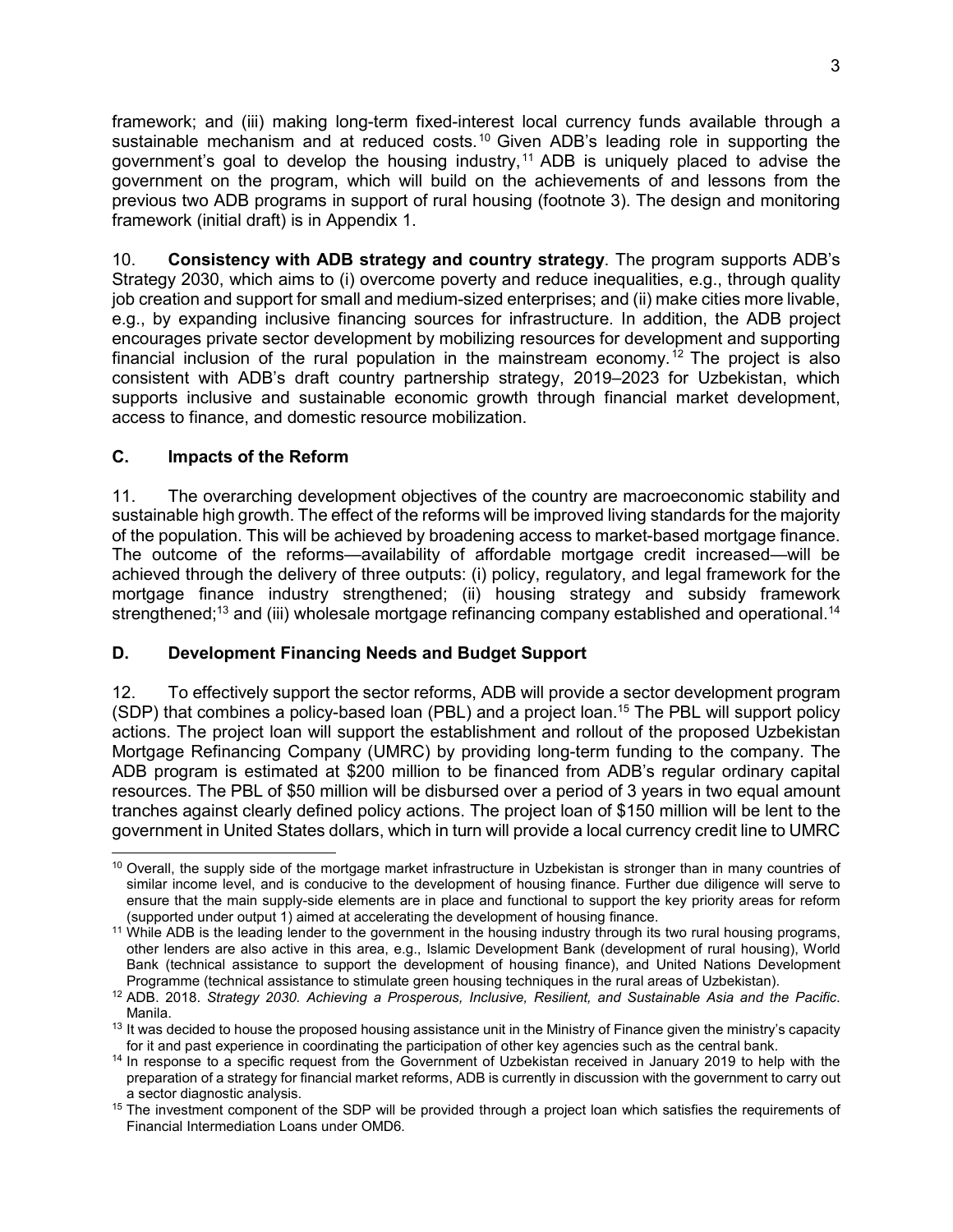for onlending to qualified commercial banks.<sup>16</sup> The government will absorb the foreign currency exchange risk. A preliminary sector assessment and the business plan for UMRC indicate that the amount is reasonable and required to support the operationalization of the company in its initial years. Outputs 1 and 2 will be covered under the PBL, while output 3 will be covered under the project loan.

13. The proposed SDP modality is justified because the housing finance sub-sector requires both an investment component and a policy reform component, which are interlinked. While the PBL will focus on reforming the country's existing housing subsidy and policy framework and strengthening the implementation and monitoring capacity of the government, these activities would not be sufficient for a true reform without involving the private sector and mobilizing longterm funds, first through the project loan from ADB and, once the Uzbek capital markets are sufficiently developed, from institutional investors by issuing bonds through UMRC. Therefore, the SDP will ensure that reforms to improve market intermediation are pursued continuously, government housing policy and programs are streamlined, a coherent government system to support low- and middle-income borrowers is developed, and much-needed long-term financing to banks to expand market-based mortgage products is provided through the establishment of UMRC.

#### **E. Implementation Arrangements**

14. The Ministry of Finance will be the executing agency for the program. The Central Bank of Uzbekistan, the State Committee on Statistics, the Center for Securities Market Control and Coordination, and the Ministry of Finance are proposed to be implementing agencies. The proceeds of the two loans will be drawn down in accordance with ADB's *Loan Disbursement*  Handbook (2017, as amended from time to time).

#### **III. TECHNICAL ASSISTANCE**

15. A transaction TA of \$0.800 million from ADB's Technical Assistance Special Fund (TASFother sources) is proposed to be attached to the program to help implement the policy actions under the second tranche of the PBL, and support the establishment and operations of the proposed UMRC under the project loan.<sup>17</sup> The transaction TA will also provide capacity-building support to rectify any deficiencies identified during the due diligence of participating financial institutions, and to build awareness on standards and requirements.<sup>18</sup>

<sup>-</sup> $16$  The proposed project loan will be structured as a Financial Intermediation Loan.

<sup>&</sup>lt;sup>17</sup> The transaction TA will build on the outputs of two other TA interventions: (i) knowledge and support TA of \$560,000 for the Mortgage Market Development Program, which produced the business plan for UMRC, including a road map for its operationalization and an outline of the regulatory changes required to ensure market uptake, and is financed by ADB's Technical Assistance Special Fund (TASF 6 and TASF-other sources); and (ii) TA of \$500,000 to be financed on a grant basis by the Republic of Korea e-Asia and Knowledge Partnership Fund, which is currently being processed to support the operationalization of UMRC.

<sup>&</sup>lt;sup>18</sup> Further, the use of eligibility criteria and covenants by UMRC will help promote the standardization of market lending practices and documentation.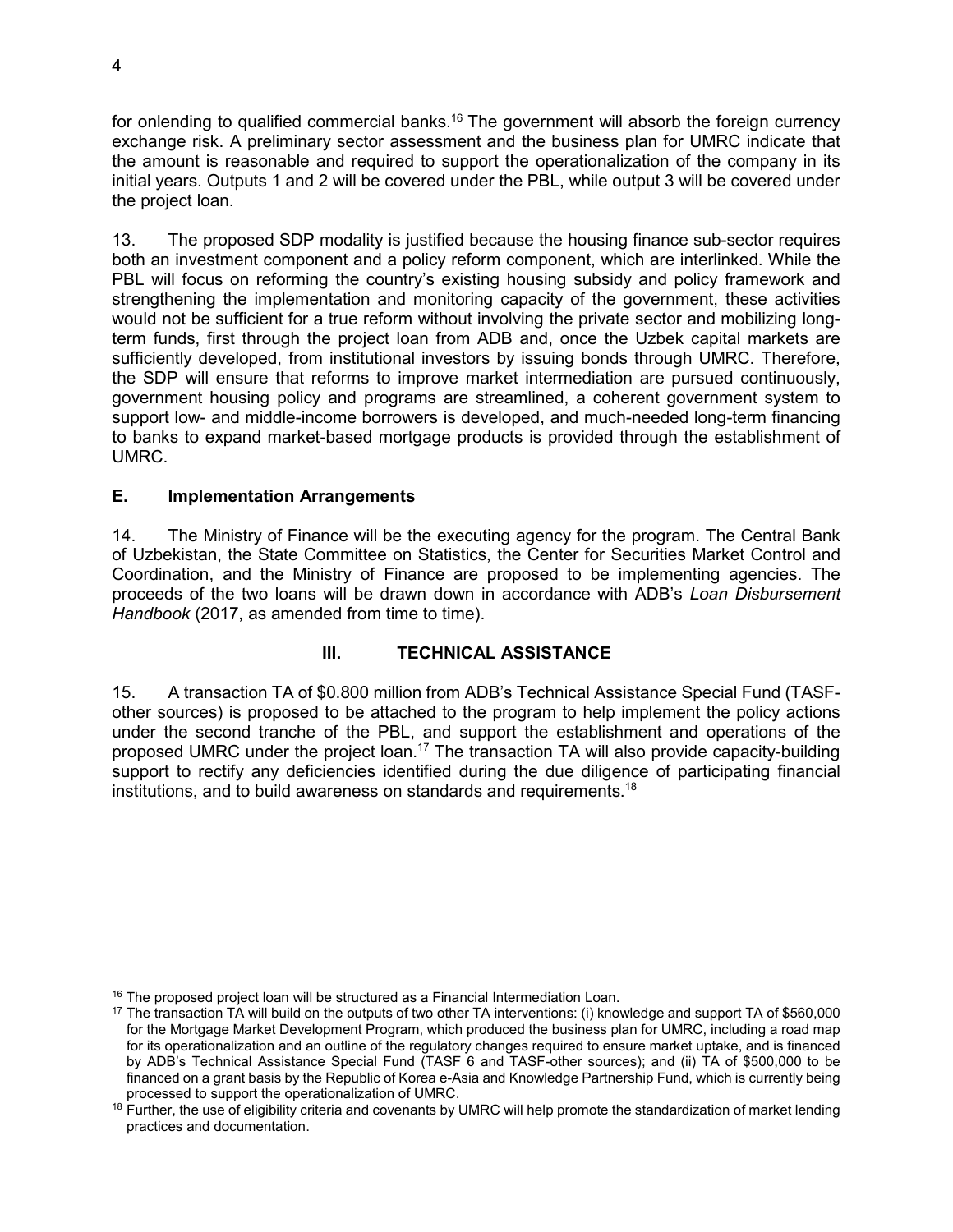#### **IV. DUE DILIGENCE REQUIRED**

- 16. Due diligence to be carried out is summarized as follows:
	- (i) For the program: (a) assessment of the overall economic viability and sustainability of the program; (b) development of policy actions to improve public finance management, eliminate excessive subsidies, and streamline the existing state housing finance programs; and (c) preparation of a sector analysis, including an impact assessment of the program.
	- (ii) For UMRC: (a) preparation of the financial, integrity, legal, and regulatory due diligence; (b) review of the proposed corporate governance standards for UMRC; and (c) development of an environmental and social safeguard monitoring framework.

#### **V. PROCESSING PLAN**

#### **A. Risk Categorization**

17. The risk category is *complex* because the aggregate loan amount exceeds \$50 million.

#### **B. Resource Requirements**

18. The program will be processed by ADB staff with expertise in the finance sector and public finance. Staff will dedicate an estimated total of 8 person-months to process the program. Additional resources will be provided under the proposed transaction TA to support the implementation of some of the second-tranche policy actions.

#### **C. Processing Schedule**

19. The table below lists the major milestones.

| <b>Proposed Processing Schedule</b> |  |  |  |
|-------------------------------------|--|--|--|
| <b>Expected Completion Date</b>     |  |  |  |
| February 2019                       |  |  |  |
| <b>June 2019</b>                    |  |  |  |
| <b>July 2019</b>                    |  |  |  |
| September 2019                      |  |  |  |
| October 2019                        |  |  |  |
| November 2019                       |  |  |  |
|                                     |  |  |  |

#### **VI. KEY ISSUES**

20. The main issues include (i) ensuring strong political commitment and government ownership for initiating key policy changes under the program, and (ii) establishing the proposed UMRC, as an independent and financially resilient entity with a strong governance framework. No major poverty, social, or gender issues are manifest at this early stage. The processing team will consider these aspects while designing the program. The processing team may ask for support from other departments once significant issues are identified.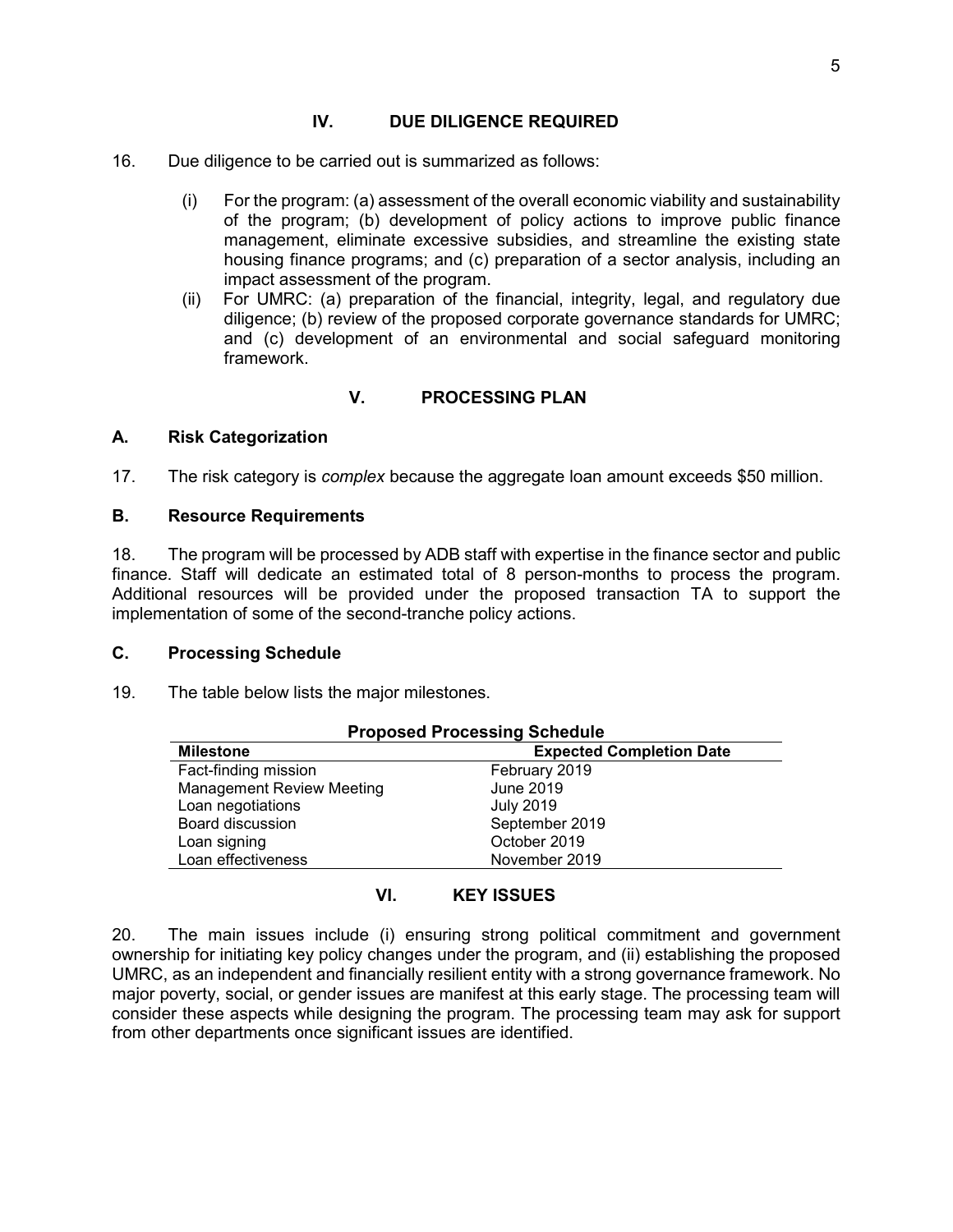## **DESIGN AND MONITORING FRAMEWORK**

(Initial Draft)

**Impact of the Program is Aligned with**  Improved living standards for the majority of the population (National Development Strategy 2016–  $2020)$ <sup>a</sup>

| <b>Results Chain</b>                                                                                                                                                                         | <b>Performance Indicators</b><br>with Targets and Baselines                                                                                                                                                                                                                                                        | Data Sources and<br><b>Reporting Mechanisms</b>                                                     | <b>Risks</b>                                                                                                                                                                                                                                     |
|----------------------------------------------------------------------------------------------------------------------------------------------------------------------------------------------|--------------------------------------------------------------------------------------------------------------------------------------------------------------------------------------------------------------------------------------------------------------------------------------------------------------------|-----------------------------------------------------------------------------------------------------|--------------------------------------------------------------------------------------------------------------------------------------------------------------------------------------------------------------------------------------------------|
| <b>Outcome</b><br>Availability of<br>affordable<br>mortgage credit<br>increased                                                                                                              | By 2022:<br>a. Share of total mortgage<br>loan portfolio in overall loan<br>portfolio of all banks<br>increased to y% (2018<br>baseline: 8.2%)<br>b. Lengthening of the<br>average tenor of market-<br>based mortgage loans to z<br>years (2018 baseline: 7<br>years)                                              | a.-b. Annual report of the<br>Central Bank of<br><b>Uzbekistan</b>                                  | <b>Employment and</b><br>income levels<br>decrease in the<br>country, and interest<br>rates increase.<br>The commitment of<br>the government<br>toward the reform<br>momentum is not<br>sustained because<br>the immediate<br>priorities change. |
| <b>Outputs</b><br>1. The policy,<br>regulatory, and<br>legal framework<br>for the<br>mortgage<br>finance industry<br>is strengthened<br>(to be covered<br>under the<br>policy-based<br>loan) | By July 2021:<br>1. Policy and institutional<br>measures adopted to<br>minimize the constraints<br>faced by commercial banks<br>in expanding market-based<br>mortgage lending (2018<br>baseline: not in place)                                                                                                     | 1. Presidential resolutions<br>and decrees; MOF order;<br>resolution of the Cabinet<br>of Ministers | Commercial banks do<br>not invest in UMRC's<br>equity because the<br>expected returns are<br>too low, corporate<br>governance<br>standards are<br>insufficient, or<br>minority shareholder<br>protection is<br>inadequate.                       |
| 2. Housing<br>finance strategy<br>and subsidy<br>framework<br>strengthened<br>(to be covered<br>under the<br>policy-based<br>loan)                                                           | By July 2019:<br>2a. Housing finance strategy<br>adopted (2018 baseline: not<br>in place)<br>2b. HAU established (2018<br>baseline: not established)<br>2c. Monitoring and<br>information systems for<br>housing policy results<br>analysis upgraded and<br>established under HAU<br>(2018 baseline: not in place) | 2a.-b. Order of MOF<br>2c. Joint HAU-State<br><b>Statistics Committee</b><br>reports (annual)       |                                                                                                                                                                                                                                                  |
|                                                                                                                                                                                              | 2d. Revised operational<br>guidelines of housing<br>subsidy programs approved<br>(2018 baseline: not in place)                                                                                                                                                                                                     | 2d. MOF order                                                                                       |                                                                                                                                                                                                                                                  |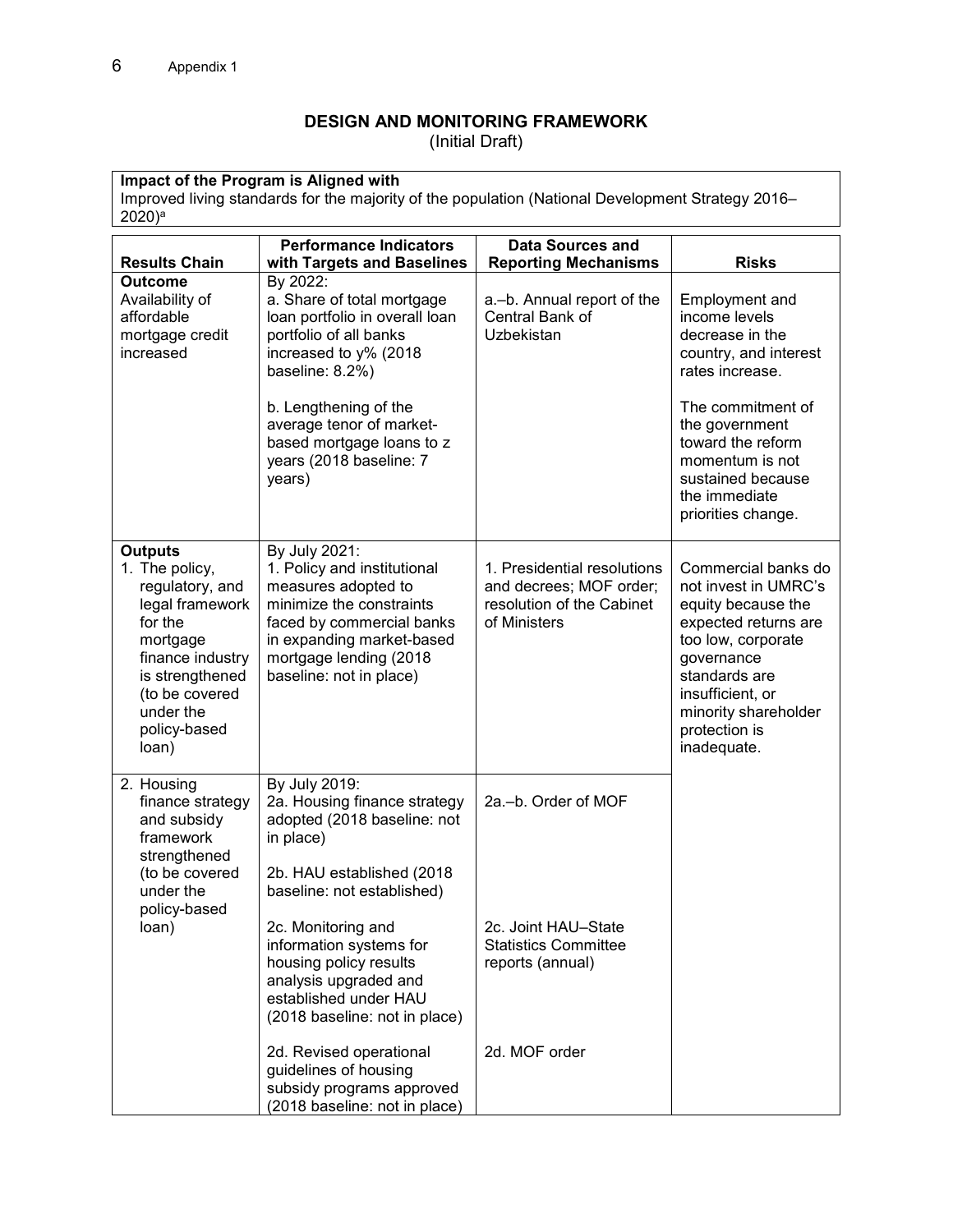|                                                                                | <b>Performance Indicators</b>                                                                                                                                                                | <b>Data Sources and</b>                                                                                      |              |
|--------------------------------------------------------------------------------|----------------------------------------------------------------------------------------------------------------------------------------------------------------------------------------------|--------------------------------------------------------------------------------------------------------------|--------------|
| <b>Results Chain</b><br>3. Wholesale                                           | with Targets and Baselines<br>By July 2019:                                                                                                                                                  | <b>Reporting Mechanisms</b>                                                                                  | <b>Risks</b> |
| mortgage<br>refinancing<br>company                                             | 3a. UMRC incorporated<br>(2018 baseline: not in place)                                                                                                                                       | 3a. Incorporation<br>certificate                                                                             |              |
| established and<br>operational (to<br>be covered<br>under the<br>project loan) | 3b. Shareholder subscription<br>agreement signed for the<br>total capital of \$[XX] million<br>(2018 baseline: not in place)                                                                 | 3b. Shareholder<br>agreement                                                                                 |              |
|                                                                                | 3c. Environmental and social<br>safeguard monitoring<br>framework adopted (2018)<br>baseline: not in place)                                                                                  | 3c.-d. Minutes of<br>UMRC's board meeting                                                                    |              |
|                                                                                | 3d. Procedures and policies<br>for lending operations,<br>treasury operations, risk<br>management, and<br>transparent risk-based<br>pricing adopted by UMRC<br>(2018 baseline: not in place) |                                                                                                              |              |
|                                                                                | Under transaction TA 51348-                                                                                                                                                                  |                                                                                                              |              |
|                                                                                | 003:<br>3e. Regulatory and<br>supervisory framework for<br>UMRC established (2018)<br>baseline: not in place)                                                                                | 3e. Amendments to the<br>central bank's regulatory<br>documents                                              |              |
|                                                                                | 3f. Management information<br>system for UMRC<br>established (2018 baseline:<br>not in place)                                                                                                | 3f. Annual report of<br><b>UMRC to ADB</b>                                                                   |              |
|                                                                                | 3g. Information and<br>communication technology<br>platform for UMRC<br>established (2018 baseline:<br>not in place)                                                                         | 3g. Online website of<br><b>UMRC</b>                                                                         |              |
|                                                                                | By July 2021:<br>3h. UMRC provides long-<br>term funding of \$XX million<br>to the commercial banks for<br>the financing of YY<br>mortgages (2018 baseline:<br>not in place)                 | 3h. UMRC's board<br>minutes                                                                                  |              |
|                                                                                | 3i. UMRC provides refinance<br>loans to at least three<br><b>Participating Financial</b><br>Institutions (2018 baseline:<br>not in place)                                                    | 3i. Master Ioan<br>agreement signed by<br>UMRC and each<br>Participating Financial<br>Institution management |              |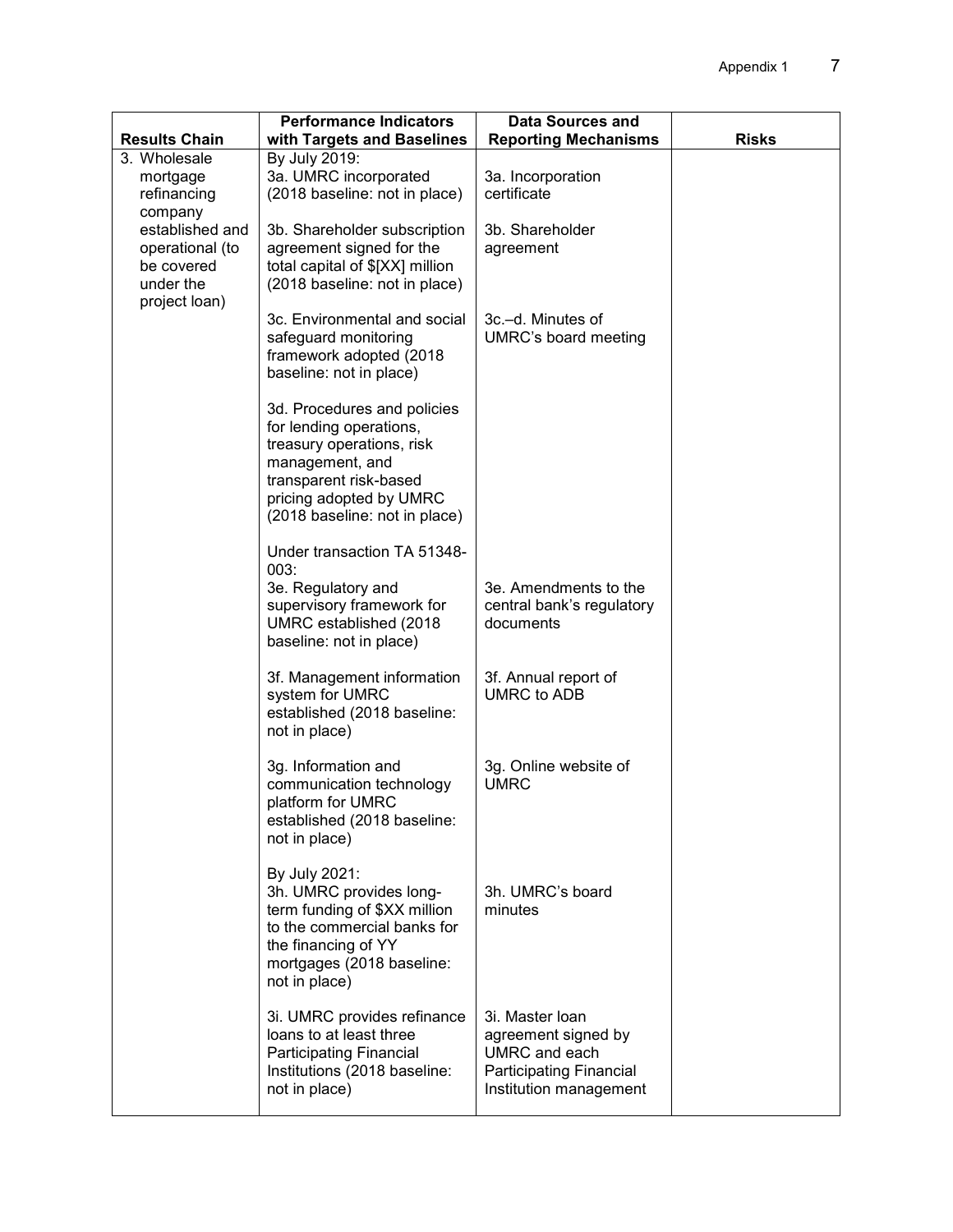|                                                                                                                                                                | <b>Performance Indicators</b>                                                                                                     | Data Sources and                                                                                                                           |              |  |
|----------------------------------------------------------------------------------------------------------------------------------------------------------------|-----------------------------------------------------------------------------------------------------------------------------------|--------------------------------------------------------------------------------------------------------------------------------------------|--------------|--|
| <b>Results Chain</b><br>with Targets and Baselines                                                                                                             |                                                                                                                                   | <b>Reporting Mechanisms</b>                                                                                                                | <b>Risks</b> |  |
|                                                                                                                                                                | 3j. Introduction by UMRC of<br>three lending products<br>tailored to commercial<br>banks' needs (2018)<br>baseline: not in place) | 3j. Letter certified by<br>UMRC's management<br>and feedback from<br>commercial banks<br>incorporated in annual<br>progress report by UMRC |              |  |
| <b>Inputs</b><br>Asian Development Bank:<br>\$200 million<br>(regular ordinary capital resources loan)<br>Government:<br>\$5 million<br>\$0.800 million<br>TA: |                                                                                                                                   |                                                                                                                                            |              |  |
| <b>Assumptions for Partner Financing</b><br>None<br>HAU = Housing Assistance Unit, MOF = Ministry of Finance, UMRC = Uzbekistan Mortgage Refinancing Company   |                                                                                                                                   |                                                                                                                                            |              |  |

HAU = Housing Assistance Unit, MOF = Ministry of Finance, UMRC = Uzbekistan Mortgage Refinancing Company. <sup>a</sup> Government of Uzbekistan. 2017. 2017–2021 National Development Strategy. Tashkent.

Source: Asian Development Bank.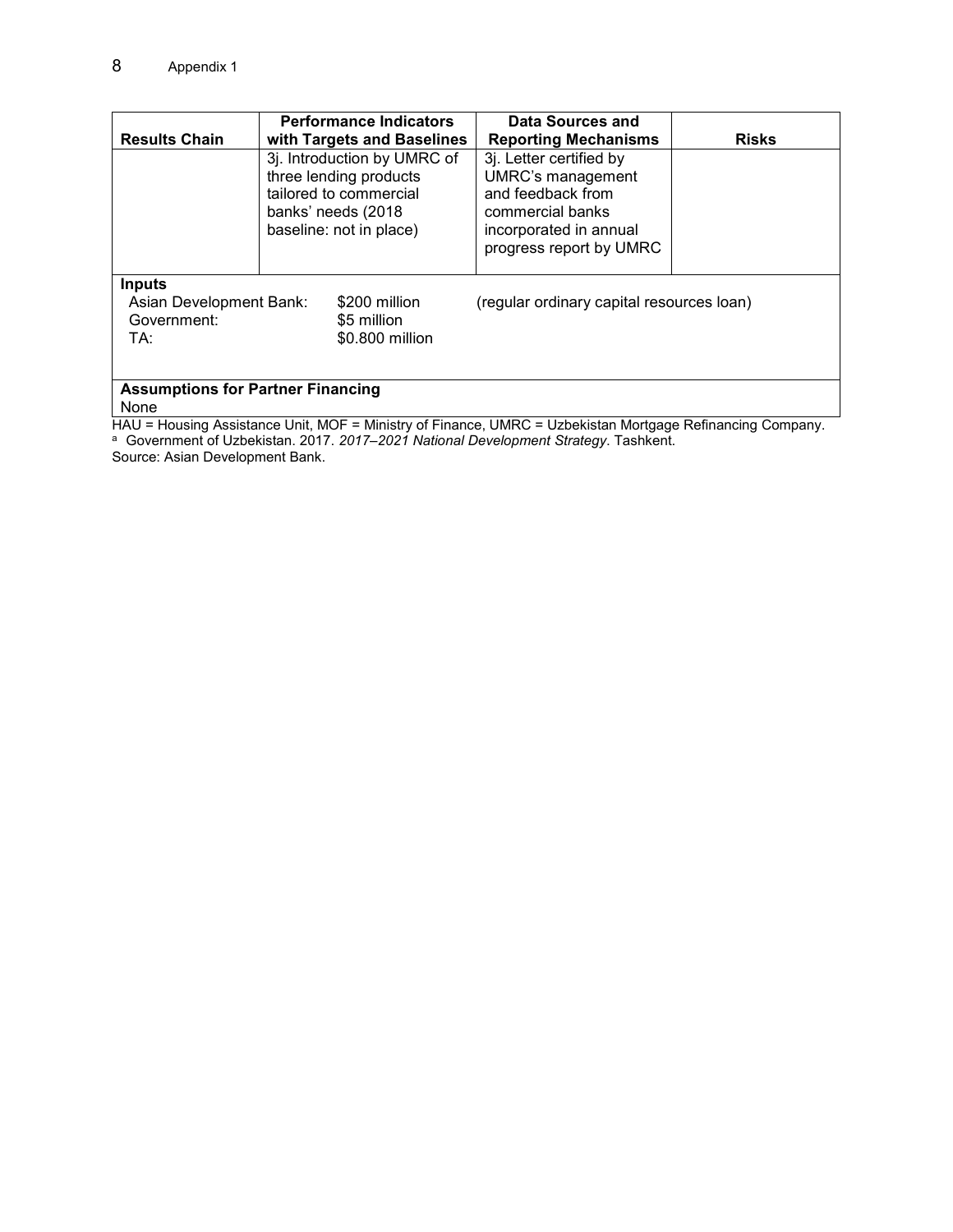